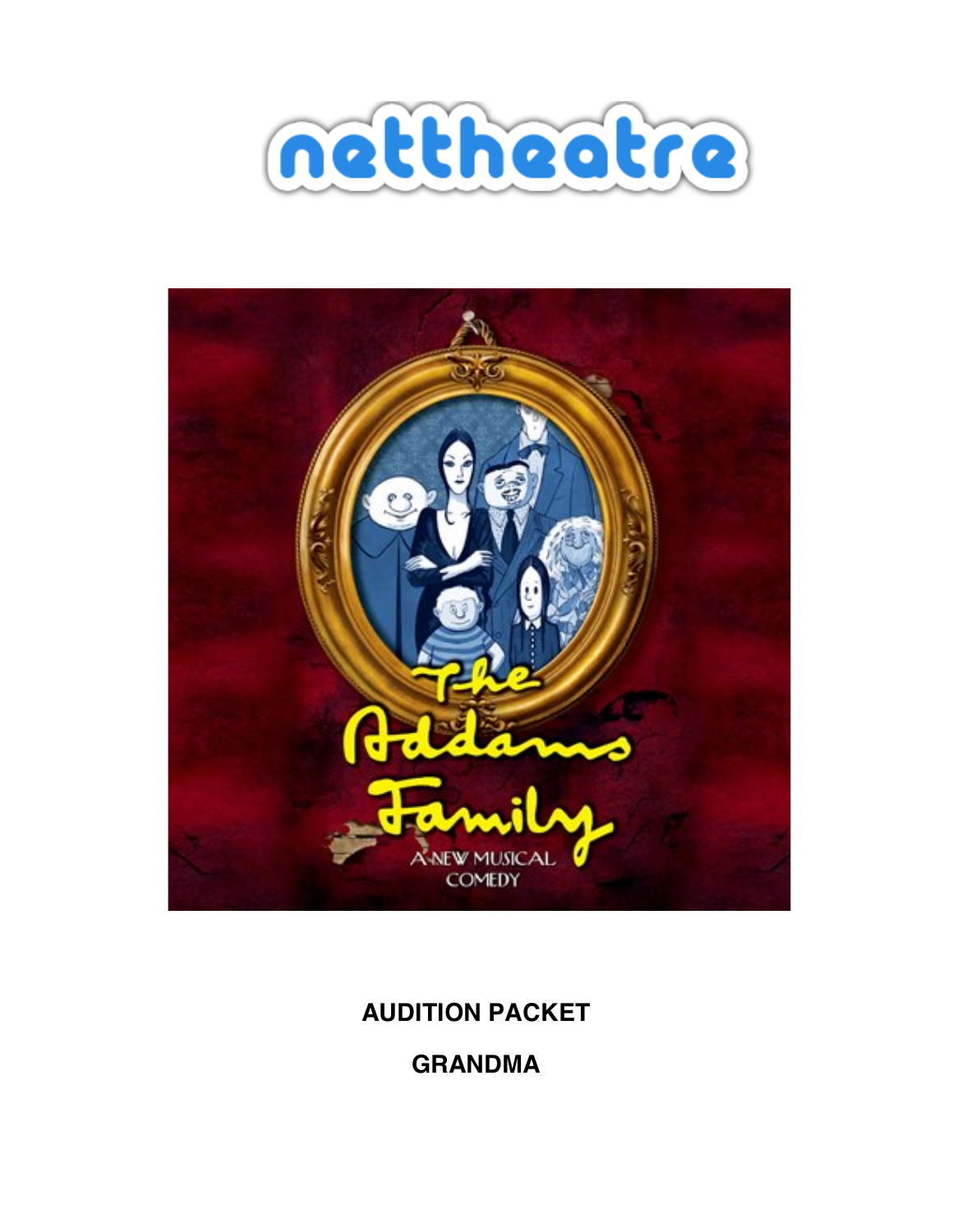# **SCENE 11**

*(IN-ONE WITH PUGSLEY AND GRANDMA)* 

# **#11 WHAT IF**

#### **PUGSLEY**

WHAT IF SHE NEVER TORTURES ME ANYMORE? HOW WOULD I MANAGE? WHAT IF SHE NEVER NAILS MY TONGUE TO THE BATHROOM FLOOR? WHAT IF SHE WALKS AWAY LEAVING ME A-OK, HIDING EACH POWER TOOL WHY WOULD SHE BE SO CRUEL?

I COULD STAB MY ARM MYSELF COULD RIP MY TONSILS OUT COULD SET MY HAIR AFLAME I COULD SPRAY MY EYES WITH MACE BUT FACE THE FACT, WITHOUT HER, IT WOULDN'T BE THE SAME...

> *(GRANDMA enters, pulling her wagon of vials and bottles.)*

### **GRANDMA**

*(a cappella)*  STOP, CHILDREN, WHAT'S THAT SOUND? EVERYBODY LOOK WHAT'S GOING DOWN...

*[MUSIC CONTINUES]* 

#### **PUGSLEY**

Hi, Grandma.

#### **GRANDMA**

Hey, stud. How's life?

#### **PUGSLEY**

Too long.

# **GRANDMA**

Tell me about it.

*[MUSIC OUT]*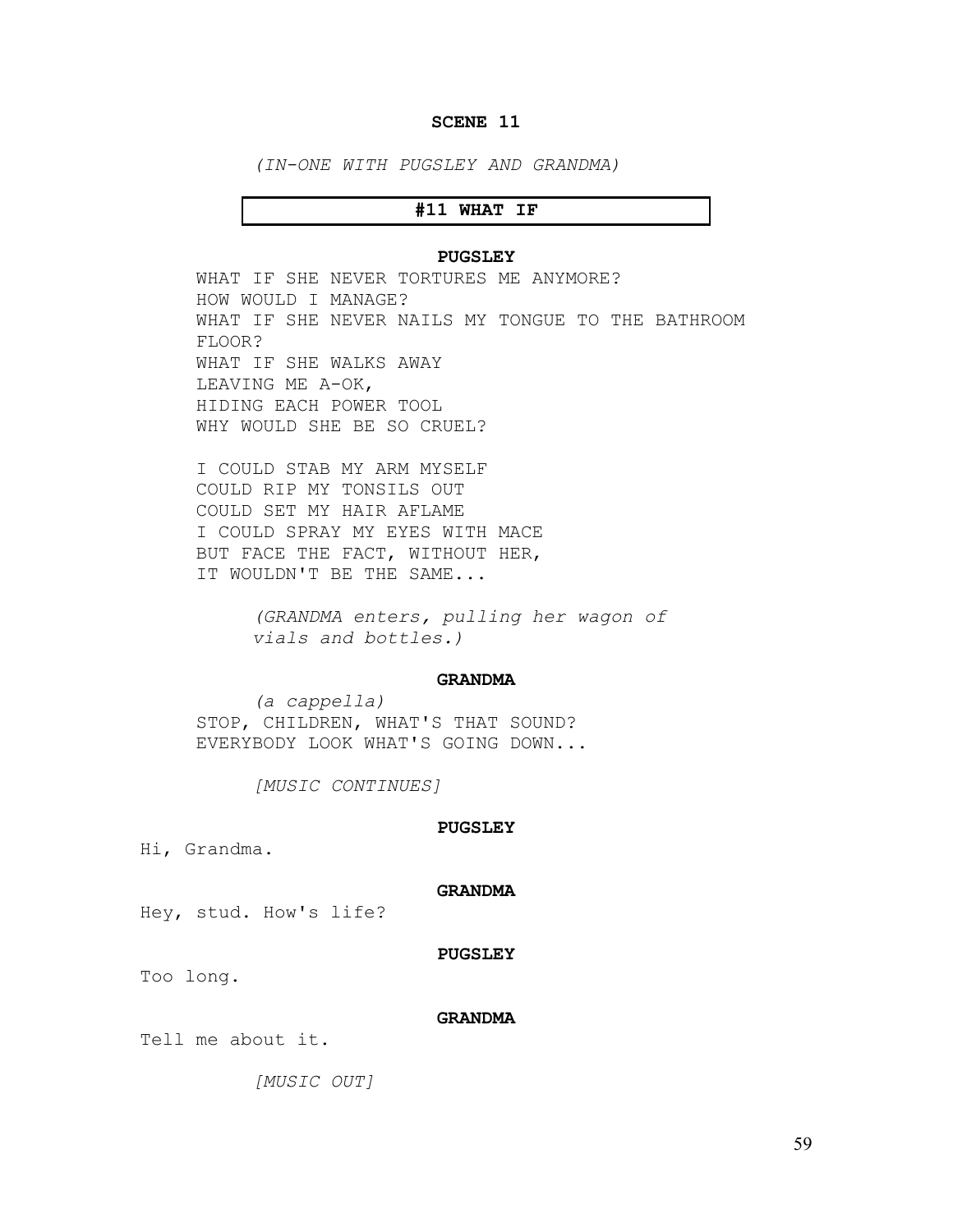# **PUGSLEY**

Hold on. What're you doing?

#### **GRANDMA**

Restocking. Grandma's Private Stash. Herbs, potions and remedies. Nature's candy, no prescription needed.

#### **PUGSLEY**

What's that one?

# **GRANDMA**

Peyote.

# **PUGSLEY**

What's it do?

## **GRANDMA**

Makes you run around naked in the woods.

# **PUGSLEY**

What about this one?

# **GRANDMA**

*Bookoo leaf*. You got someone giving you a hard time?

# **PUGSLEY**

Maybe.

### **GRANDMA**

Sprinkle a little of this on his toast, an hour later he's in a padded room, screaming "I am Spartacus!"

# **PUGSLEY**

Grandma –

*[MUSIC IN]* 

what if there was this girl who met this person and he's all like "Hey, it's the Pugster. What up, little man?" and she's all like "golly" and "we're gonna go now" and they're running away together. What would you give her?

# **GRANDMA**

Nothing. She's your sister. Be happy for her.

# **PUGSLEY**

But what if she doesn't get rid of him? What if all the good times are already behind me?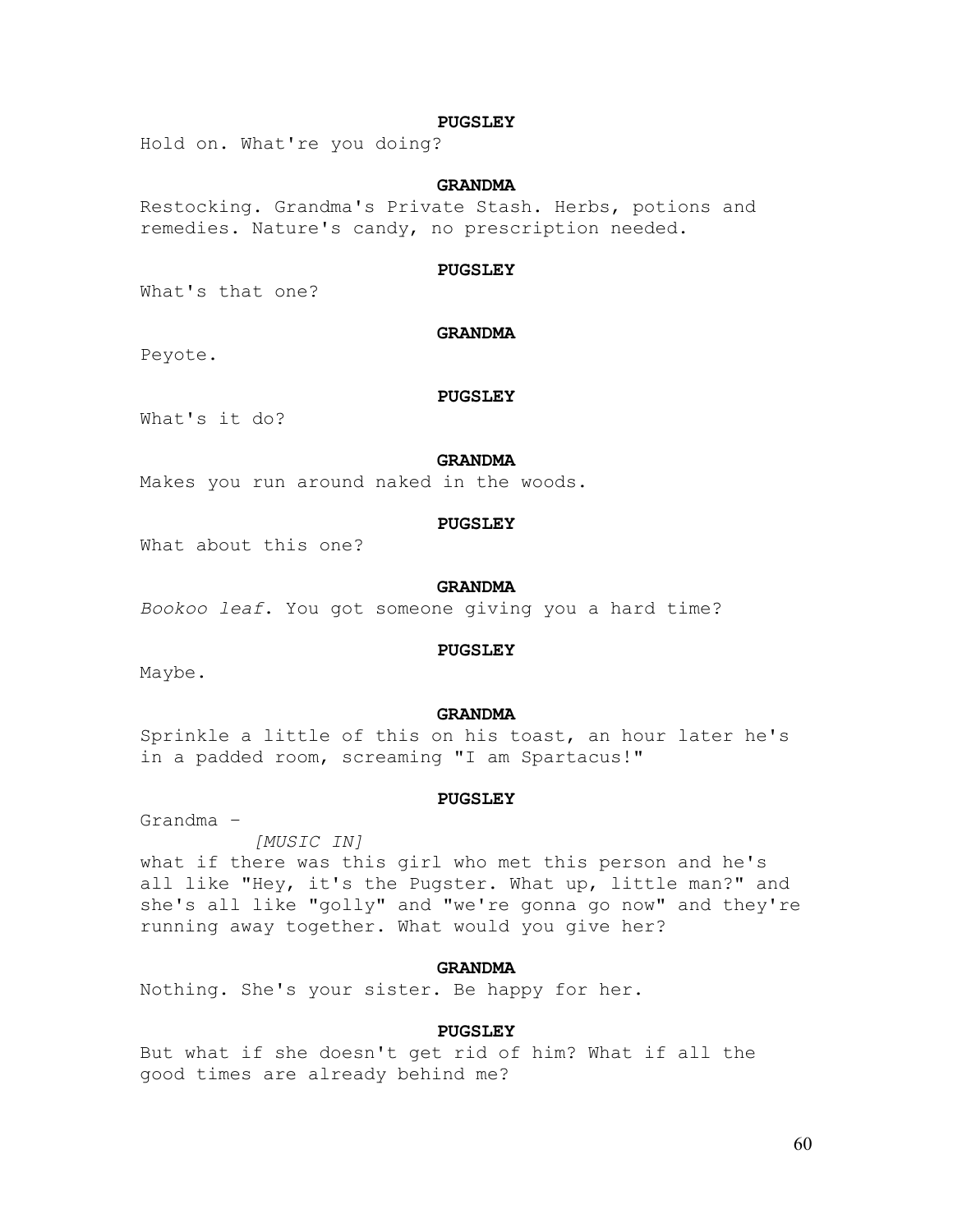# **GRANDMA**

That's life, kid. You lose the thing you love.

# **PUGSLEY**

Tell me about it. *(picks up another bottle from the cart)*  What's this one?

# **GRANDMA**

*(grabs bottle from Pugsley) Acrimonium*! You wanna stay away from this baby.

# **PUGSLEY**

Why?

# **GRANDMA**

Takes the lid off the id. Brings out the dark side.

# **PUGSLEY**

Whaddaya mean?

# **GRANDMA**

One swig of this and Mary Poppins turns into Medea.

# **PUGSLEY**

I don't understand your references.

# **GRANDMA**

Well, stop the damn texting and pick up a book once in a while.

 *(then)* 

Now, quit whining about your sister. Start thinking about *you* and how you're gonna live your life.

*(waxing rhapsodic)* 

Time, my dear, is a thief. She'll steal your soul and flee on little fairy wings.

*(then, abruptly)* 

And stay outta my shit or I'll rip your leg off and bury it in the back yard.

*(and)*  I love you.

*(As GRANDMA exits, PUGSLEY swipes the Acrimonium from her cart.)* 

## **PUGSLEY**

WEDNESDAY WILL DRINK AND THEN SHE'LL BE HERSELF AGAIN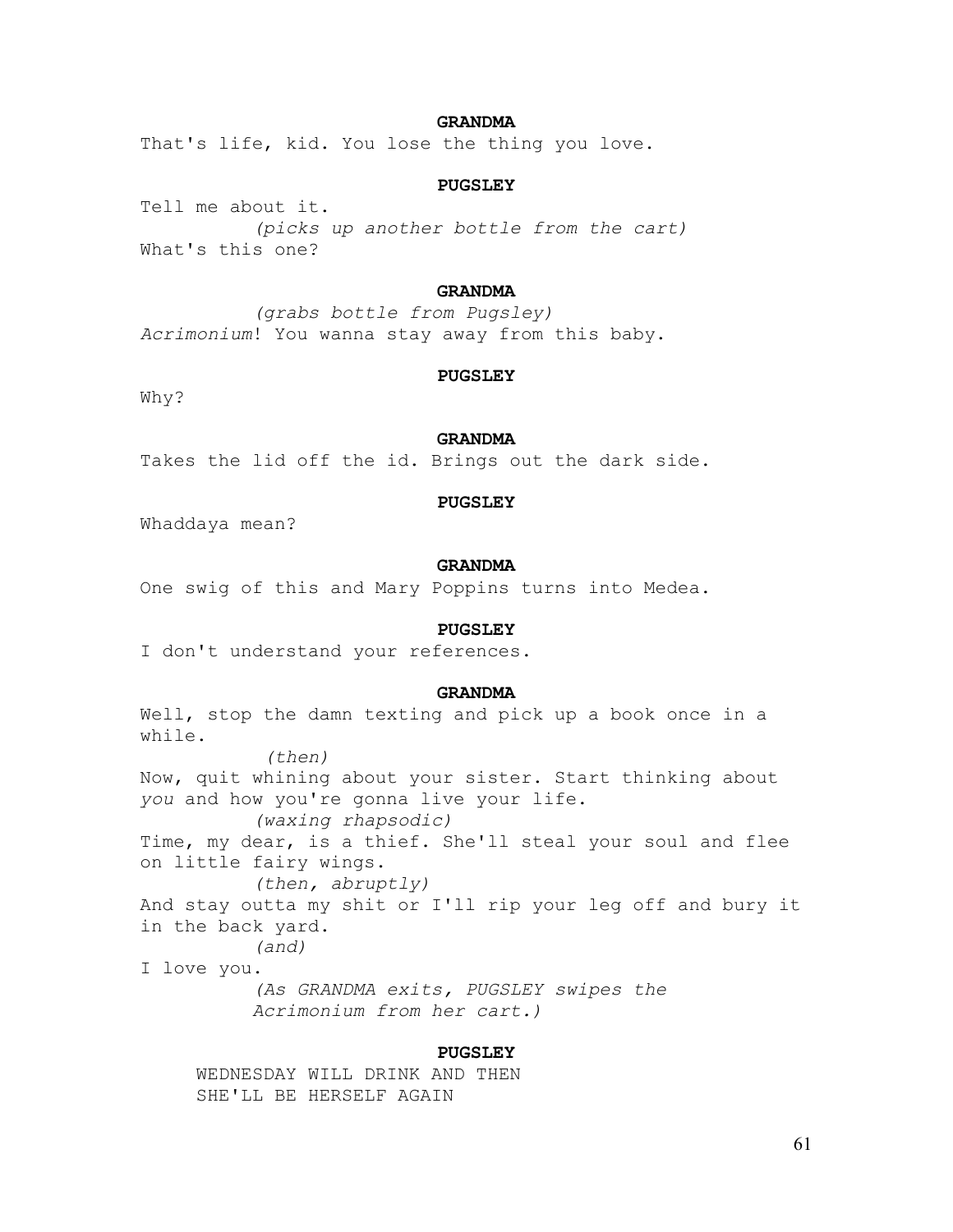# **GMZ/MORT/FSTR/PUG/GRNDM/ALICE/ANCSTRS**

AND CALL IT FULL DISCLOSURE!

# **MORTICIA**

Wednesday's turn!

# **WEDNESDAY**

No!

### **GRANDMA**

Me! Me! Me! Age before beauty! *(stands)* 

The chalice!

*(drinks and looks at Pugsley)*  The kid and I had a little heart-to-heart before. I told him to use his time wisely. Look who's talking - how much time have I got left? I'm a hundred and two, I have shingles and arthritis, and when I break wind it could start the windmills on an old Dutch painting. But I've still got one more round in me. Call me Cougar, but five'll get you ten there's a couple of 90-year-old hotties out there just waiting to chow down on a Grandma sandwich. Full Disclo...Full Disclo...

*(realizes something)*  I just peed.

> *(She spreads her napkin onto her chair and sits.)*

*(Odd beat)* 

*(MORTICIA stares at her icily. Then--)* 

## **MORTICIA**

We should've put you down years ago. *(then)*  All right. Wednesday's turn.

### **WEDNESDAY**

Not yet. Daddy, talk to her.

#### **GOMEZ**

I've still got the fox box problem.

# **MORTICIA**

*(get on with it)*  Wednesday. Your turn. The chalice please.